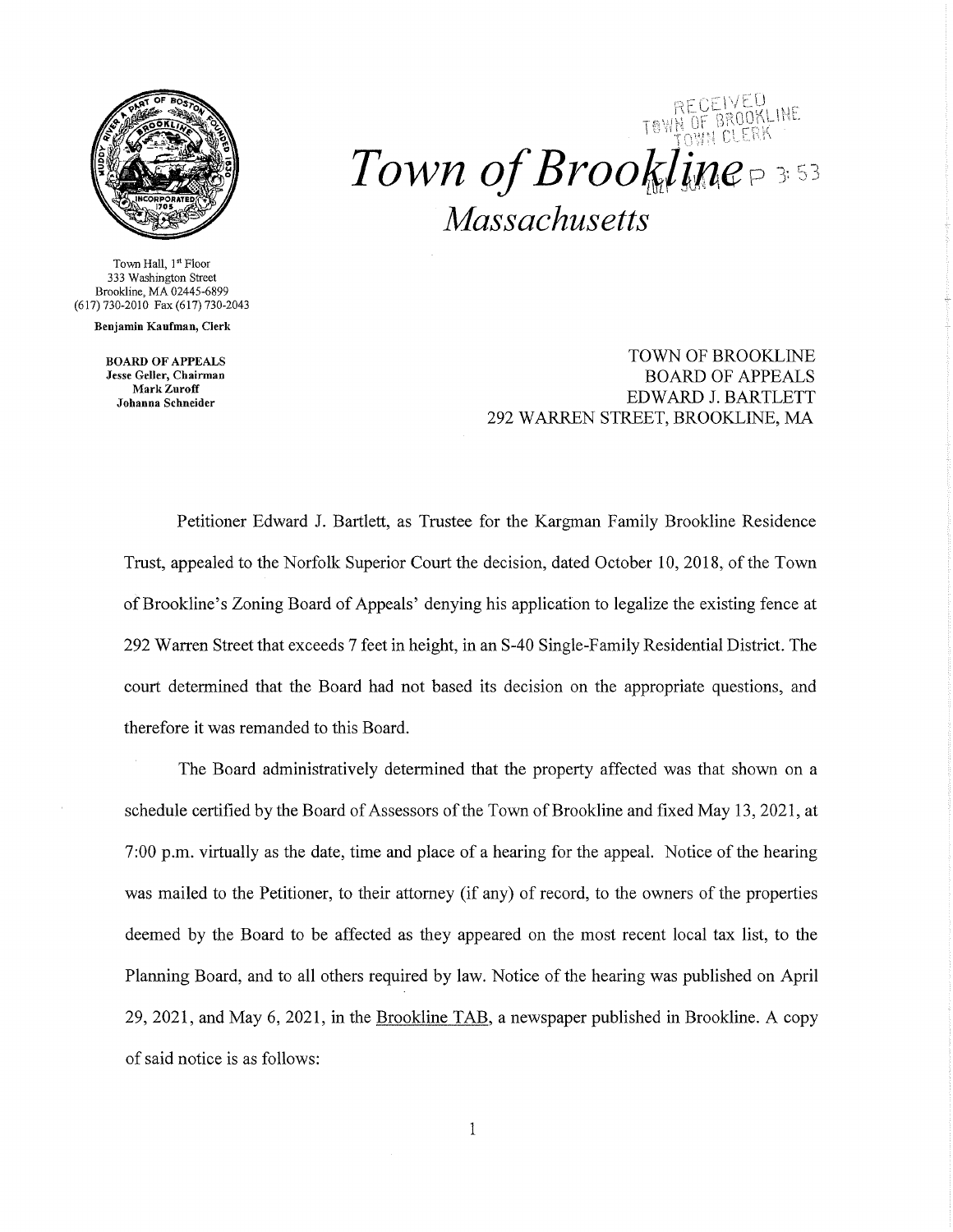### **Notice of Hearing**

Pursuant to M.G.L., c.40A, the Board of Appeals will conduct a public hearing on the following petition:

|              | Address: 292 Warren Street                                                   |
|--------------|------------------------------------------------------------------------------|
|              | Petitioner: Edward J. Bartlett, as Trustee for the Kargman Family Brookline  |
|              | <b>Residence Trust</b>                                                       |
|              | Zoning District: S-40 (Single-Family)                                        |
| Precinct: 15 |                                                                              |
|              | Description: Remand of 292 Warren Street ZBA Case Number 2017-0029 regarding |
|              | fence height within side yard setback to Board of Appeals by Norfolk         |
|              | Superior Court in Edward J. Bartlett, as Trustees for the Kargman            |
|              | Family Brookline Residence Trust, v. The Town of Brookline Board Of          |
|              | Appeals                                                                      |

Date, time, and location of the public hearing are as follows:

Date: 05/13/2021 Time:  $7:00 \text{ pm}$ Location: Virtual Meeting (see below)

#### **Register for this virtual hearing:**

https://bit.ly/3tNJfuu After registering you will receive a confirmation email containing information about joining the hearing. Our Virtual Meeting Guide for Applicants and the Public can be found here: https://bit.ly/30wRoY3

The Board of Appeals will consider variances and/or special permits from the following sections of the Zoning By-Law, and any additional zoning relief the Board deems necessary:

**§5.43 - EXCEPTIONS TO YARD AND SETBACK REGULATIONS** §5.60 - SIDE YARD REQUIREMENTS §5.62 - FENCES AND TERRACES IN SIDE YARDS

# QUESTIONS, PUBLIC COMMENT FILES, PDFs OR PRESENTATIONS:

Advanced submissions of files and presentations are strongly encouraged. In an effort to ensure the Board has adequate time to review materials we ask that any additional documents such as written comment letters, photos, files, or presentations or questions be sent before the hearing to Karen Chavez (kchavez@brooklinema.gov).

All plans and submissions may be found at: https://aca-prod.accela.com/Brookline/Default.aspx. An account is **NOT REQUIRED** to access materials. Public testimony will be taken during the hearing as normal.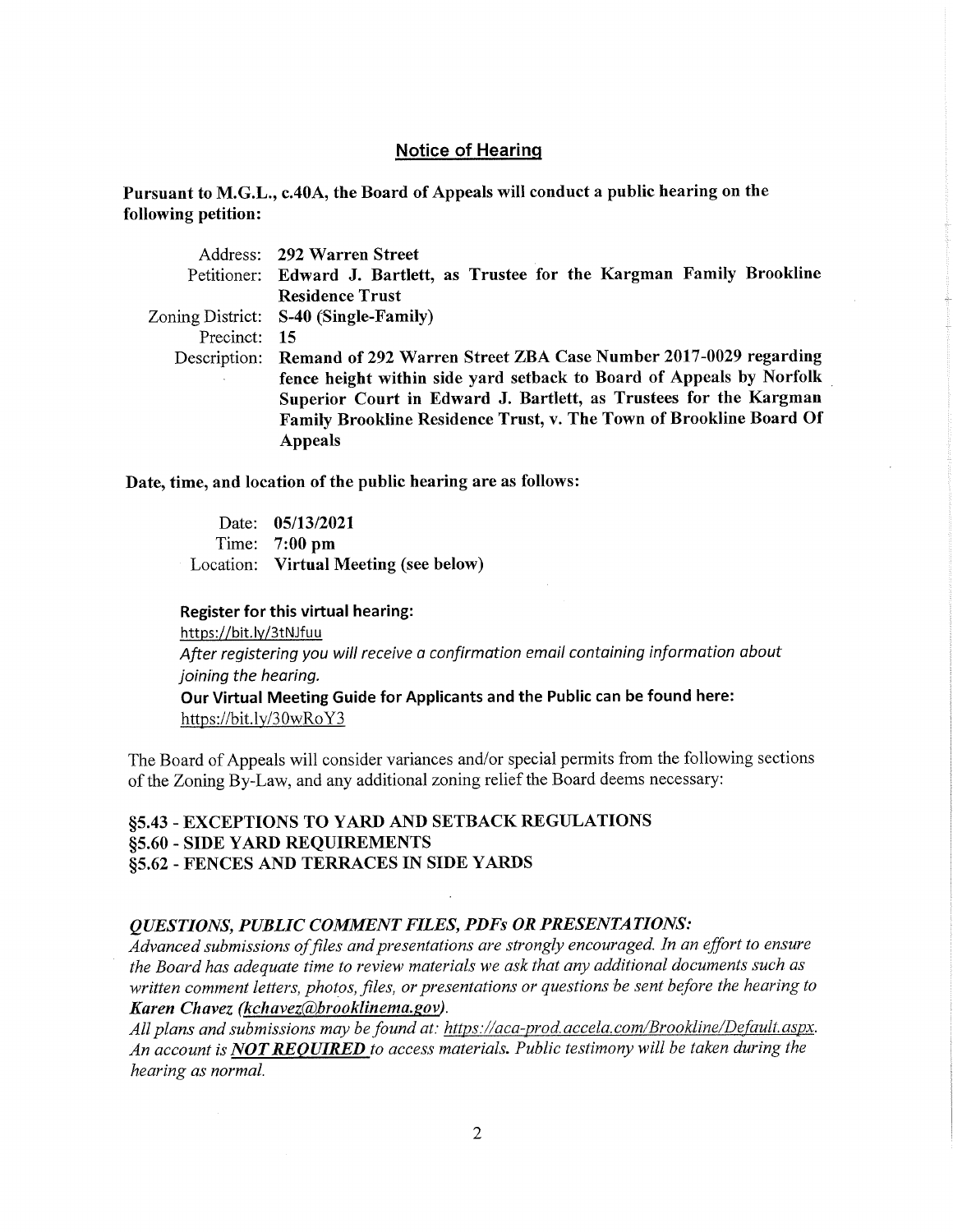Hearings may be continued by the Chair to a date/time certain, with no further notice to abutters by mail or in the papers. Questions about hearing schedules may be directed to the Planning and Community Development Department at vpanak@brooklinema.gov, or by checking the Town meeting calendar at: www.brooklinema.gov.

The Town of Brookline does not discriminate in its programs or activities on the basis of disability or handicap or any other characteristic protected under applicable federal, state or local law. Individuals who are in need of auxiliary aids for effective communication in Town programs or activities may make their needs known by contacting the Town's ADA Compliance Officer. Assistive Listening Devices are available at the Public Safety Building for public use at Town of Brookline meetings and events. Those who need effective communication services should dial 711 and ask the operator to dial the Town's ADA Compliance Officer.

If you have any questions regarding Assistive Listening Devices, please contact Caitlin Haynes at 617-730-2345 or at chaynes@brooklinema.gov.

## Jesse Geller, Chair **Mark Zuroff** Johanna Schneider

### Publish: 04/29/2021 & 05/06/2021

On May 13, 2021, at 7:00 pm, the Brookline Zoning Board of Appeals held a public hearing. Present at the hearing were Chair Jesse Geller and Board Members Mark Zuroff and Johanna Schneider. Also present at the hearing was Assistant Director for Regulatory Planning, Polly Selkoe; Zoning Coordinator and Planner, Karen Chavez; Associate Town Counsel, Jonathan Simpson; and Deputy Building Commissioner, Paul Campbell.

The Petitioner's attorney, Wayne Dennison, Brown Rudnick, One Financial Center, Boston, Massachusetts, waived a reading of the public hearing notice for the record. Also in attendance was the Petitioner, Robert Kargman.

Chair Geller stated that this is a remand of the appeal of the decision where the court determined that the Board had not based its decision on the appropriate questions, and therefore it was remanded to the Board to review what the court felt was the appropriate standard under the relevant Zoning By-Law section. Chair Geller added that the critical language is the phrase "other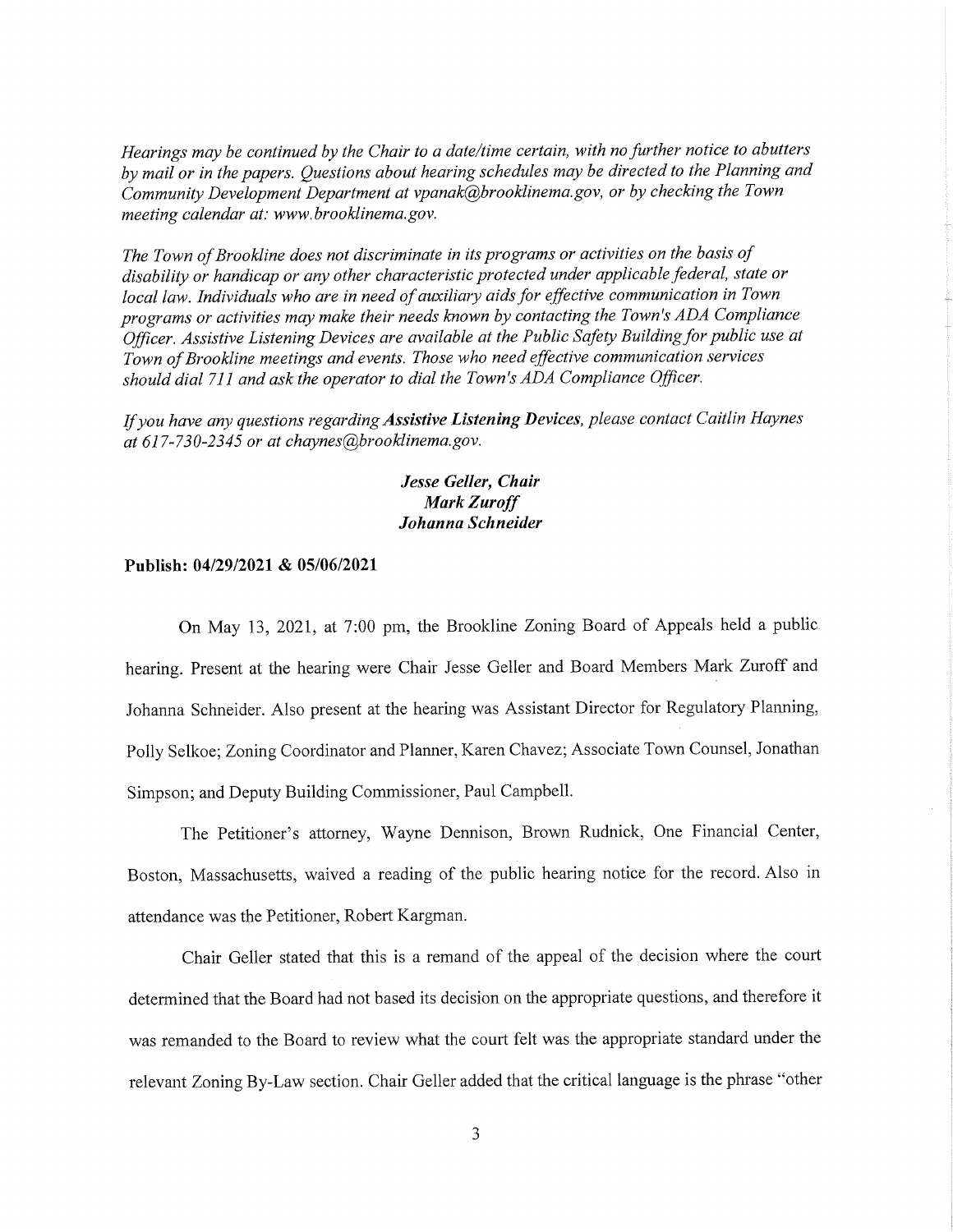detrimental impact," and that the charge of the Board is to make a determination about whether the nature of the fence that exceeds the Zoning By-Law requirement correlates with that standard under the appropriate section, identified as Section 5.62 of the Zoning By-Law.

Chair Geller asked Board Member Johanna Schneider for a synopsis of testimony that was offered at the previous hearing.

Board Member Schneider referenced that the two large abutting lots that are impacted, and noted that there is approximately 130 feet between the two patios in question. The issue was raised by the property owner who installed the fence; he was concerned about being able to make eye contact, from his porch across the 130-foot separation, with the occupants on the porch of the abutting property. She noted that the Building Department provided testimony that in other instances when the Board has granted fence height relief, it has been for commercial use properties or for properties bounded by railroad tracks. She further added that the relevant language can be found in Section 5.62 of the Zoning By-Law.

Mr. Kargman stated that when Attorney Wayne Dennison and Town Counsel went before the Judge, the Judge said that the record before the Judge was what should be presented to the Board on remand.

Mr. Dennison stated that the underlying issue is a question of detrimental impact, and that the complete picture of this problem is reflected in the trial transcript. He stated that this is a question of privacy interest, especially about the subject substantial property. Mr. Dennison stated that the only expert witness was architect Jessica Williams who affirmed that visual impact of a residential property is considered one of the attributes of value of the property.

Mr. Dennison stated that when the applicant went to the Board to legalize the fence initially, the Board did not unanimously approve the project, and it was therefore denied. The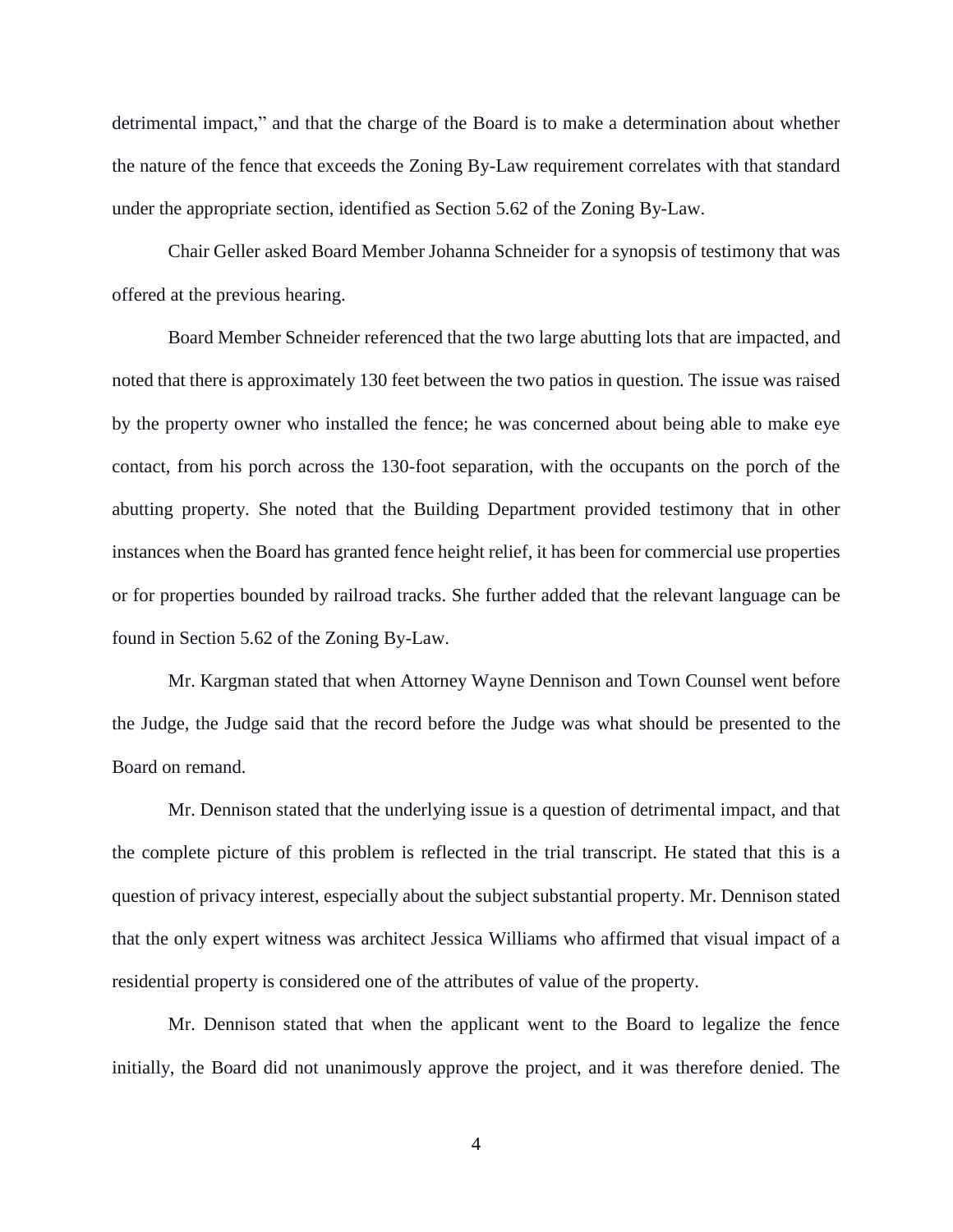applicant, after multiple efforts to confirm an appointment with the Building Department, cut the fence down without a Building Department representative present. The submission that was subsequently made identifies the significant reduction in total area in excess of 8 feet that has now occurred as a result of the fence being cut down.

Mr. Dennison noted that most neighbors were in support of the proposed fence, with the exception of one abutter who stated that he wanted a compliant fence. Mr. Dennison stated that there is a Special Permit process to obtain a taller fence that is in excess of 7 feet. He opined that it tracks the language of the Zoning By-Law, and if there is a detriment to the property then the case can be considered. Mr. Dennison stated that the applicant has been trying to bring the fence into compliance pursuant to the Special Permit process, and added that the fence is of importance to the petitioner, otherwise it would not have been pursued to the Superior Court. He further added that the same argument has been continuously made, and it is that of privacy interest.

Mr. Dennison shared the site plan and identified the locations where the fence has a height of 8.3 feet and 8.6 feet, respectively. He opined that given the existence of the patios, this makes the fence adequate for its purpose, which is to screen one property from another. Mr. Dennison added that most of the fence is in compliance with the height requirements, and that only approximately 80 feet in length of the fence exceeds 7 feet. He further added that the house is approximately 5 feet from the lot line. Mr. Dennison concluded that the applicant has a strong privacy interest, and the privacy interest is best served with this existing fence.

Chair Geller inquired whether Mr. Dennison wanted to speak specifically to "other detrimental impact."

Mr. Dennison affirmed that he did, and in particular the privacy interest of the petitioner. He added that there was a significant change of condition when the new abutters moved in and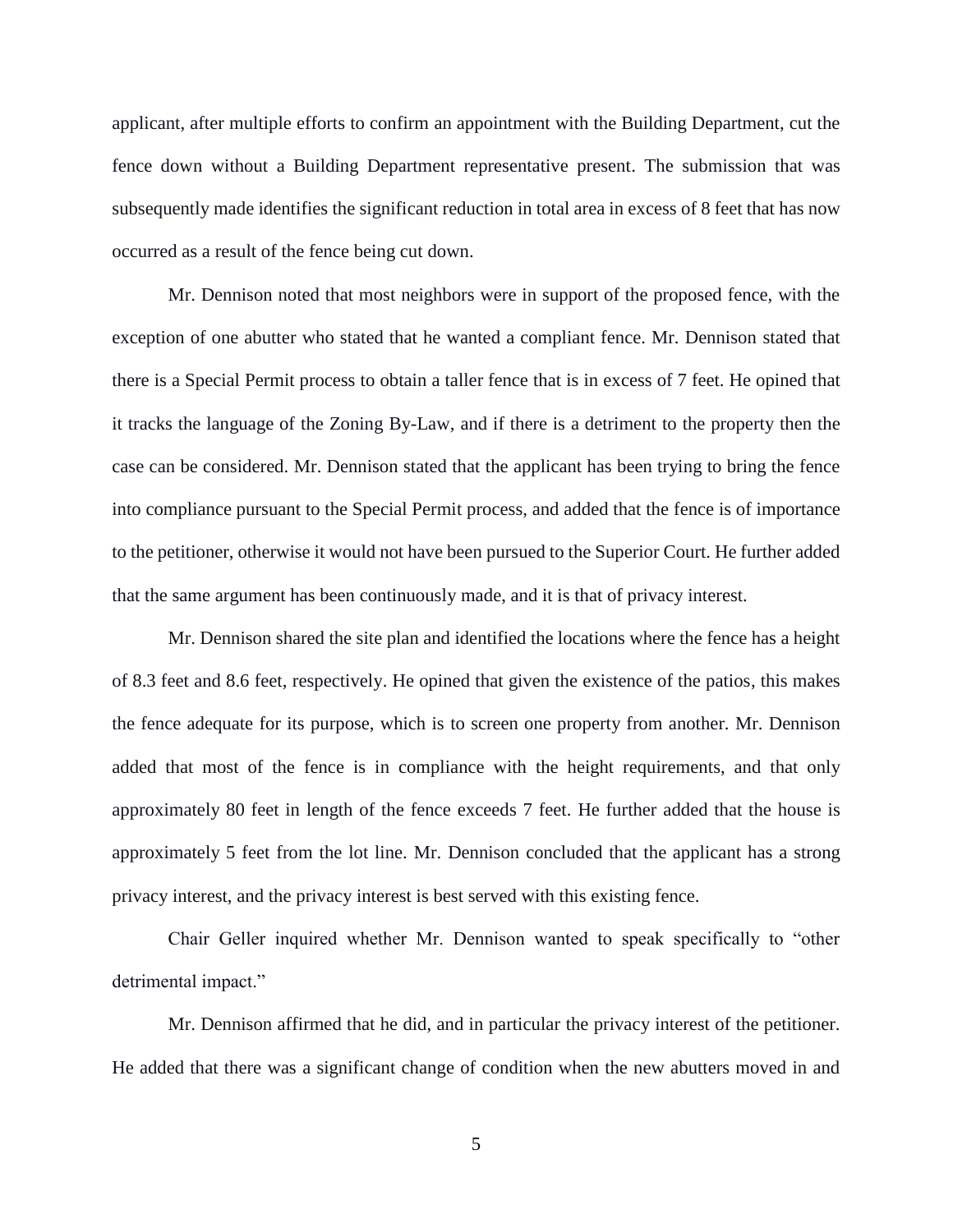removed a significant amount of vegetation, and constructed an elevated rear deck. Since this minimized the privacy of the petitioner, a fence and plantings were installed.

Chair Geller asked whether the loss of privacy was the other detrimental impact, and to clarify the meaning of "privacy" – whether it was absolute privacy or expected privacy.

Mr. Dennison stated that he did not know what absolute privacy means and noted that the property was previously secluded, but due to changes from the abutter, privacy was reduced.

Board Member Schneider asked how much separation existed between the two patios.

Mr. Dennison stated that there is approximately an 80-foot separation between the abutter's patio and the petitioner's structure.

Board Member Schneider asked for further clarification on the distance between the patios, given the argument made by Mr. Dennison.

Mr. Dennison stated that his estimate was closer to 100 feet.

Board Member Schneider asked Jonathan Simpson, Associate Town Counsel, whether the Board was limited to information previously presented to the Board alone, or whether they were supposed to consider information that was adduced at trial.

Mr. Simpson stated that the Board has the option of taking evidence in addition to its record. He further added that the Board's record consists of the minutes and the decision letter, as well as any information that they took pursuant to the hearings. The trial transcript would be in addition to the records, and the Board has the option of considering it.

Board Member Mark Zuroff stated that something that is missing from the record is a site plan that shows what the petitioner is claiming to be compromised, and notes that it is not even in the court record. If the issue is truly privacy, having a site view and/or pictures would be beneficial to the Board to understand the nature of the detrimental impact. He further added that there are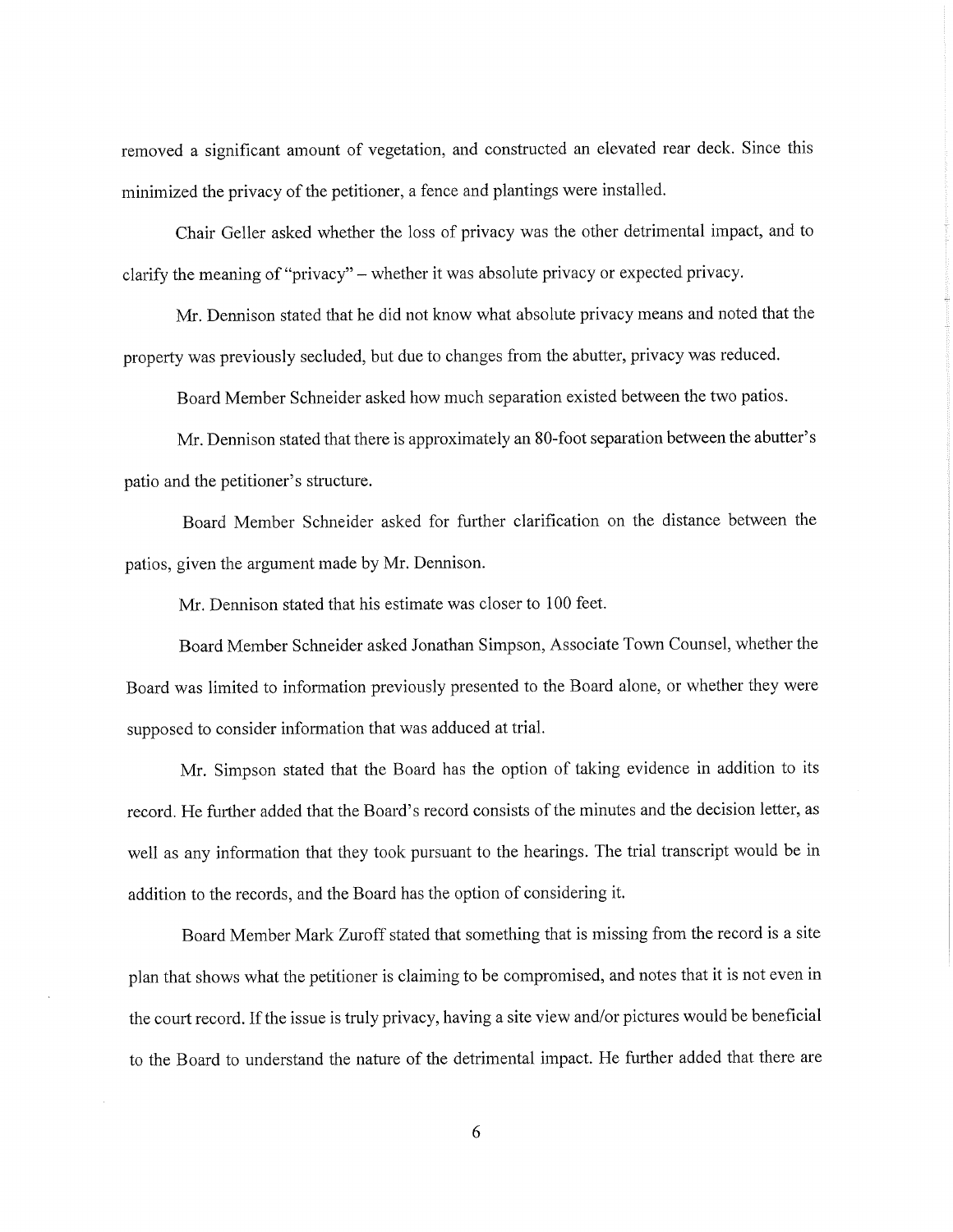homes in Brookline that are closer to each other than the subject case, and expressed concern about maintaining the standard if the Board compromises the Zoning By-Law.

Mr. Dennison invited the Board to take a site visit to the property, and stated that the fence is at the minimum height necessary for the property owner and abutter to enjoy their patios without seeing each other.

Board Member Schneider asked whether Mr. Dennison had photographs.

Mr. Dennison stated that the photographs were included in the application submission of August 30, 2018, and that multiple photographs were included in the record with the Superior Court.

Chair Geller stated that it was an excellent suggestion to have a site visit, and that Mr. Dennison has an opportunity to put together a relatively concise package that supports the argument. He stated that both would be helpful to the Board.

Mr. Simpson made the Board aware that they have 60 days, pursuant to Court order, from April 20, 2021 to submit a written decision on this matter following the remand.

Board Member Schneider asked Mr. Simpson whether there was any material available that could be shared in order to understand the property better.

Mr. Simpson stated that there was not.

Chair Geller noted that the Court order was dated April 15, 2021 and the 60-day deadline was June 14, 2021.

The Board agreed to schedule a site visit on May 26, 2021 at 8:30am at 292 Warren Street. The Board unanimously granted a continuance to June 3, 2021.

In the interim, the Board had an opportunity to visit the site on May 26, 2021.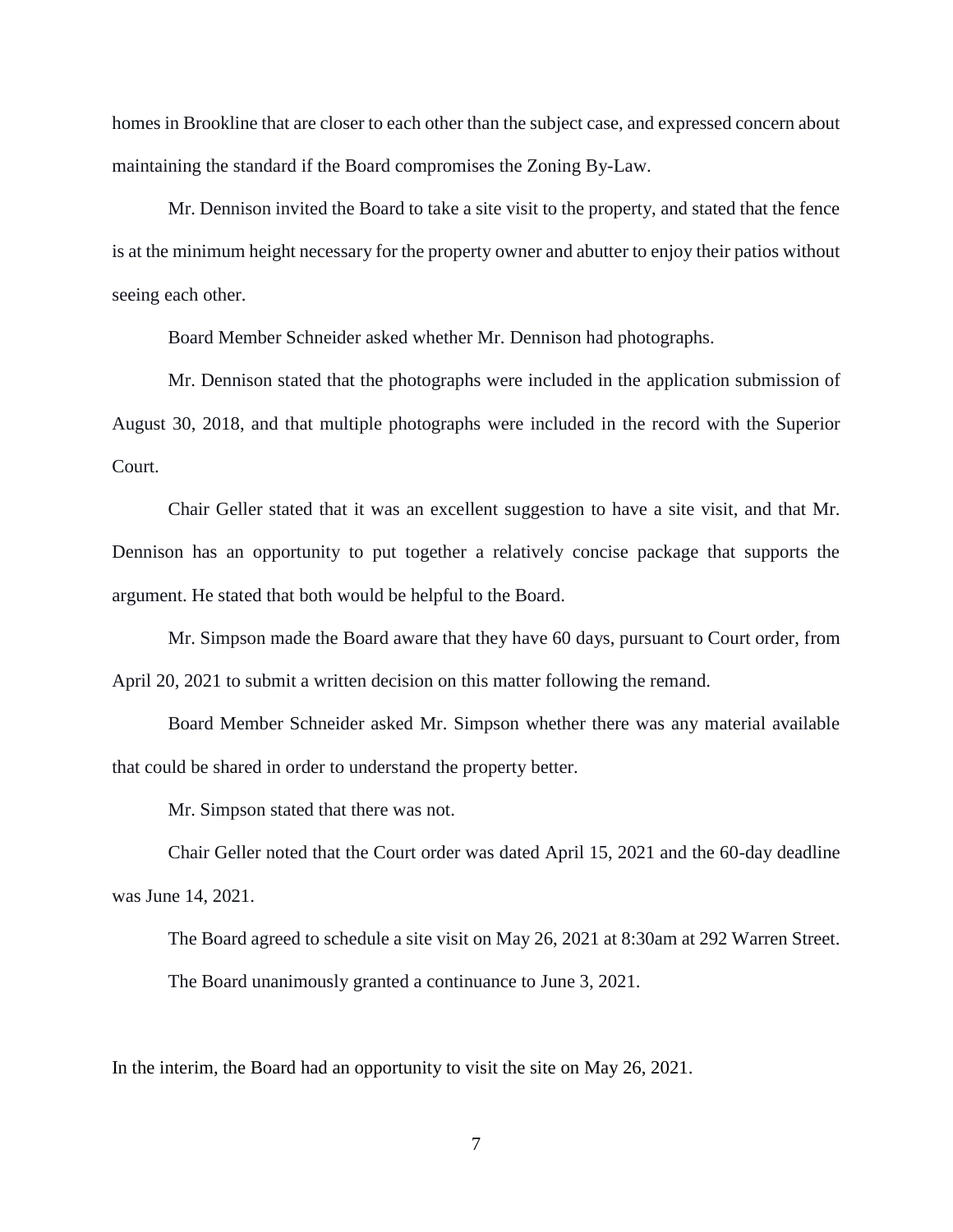### **June 3, 2021. Second Night of the Public Hearing**

On June 3, 2021, at 7:00 pm, the Brookline Zoning Board of Appeals continued the public hearing. Present at the hearing were Chair Jesse Geller and Board Members Mark Zuroff and Johanna Schneider. Also present at the hearing was Assistant Director for Regulatory Planning, Polly Selkoe; Zoning Coordinator and Planner, Karen Chavez; Associate Town Counsel, John Buchheit; and Deputy Building Commissioner, Paul Campbell.

The Petitioner's attorney, Wayne Dennison, Brown Rudnick, One Financial Center, Boston, Massachusetts, waived a reading of the public hearing notice for the record.

Mr. Dennison stated that the uniqueness of the property was shown to the Board during the site visit, including that the structure is approximately 5 feet from the lot line; that the property is removed from the street upon which it has access evidencing privacy as a principle and important component. Mr. Dennison opined that if the fence is moved any lower it will go down from about five feet in most places, to about four feet or less.

Mr. Dennison opined that the highest portion of the fence serves a purpose to the abutting property, and stated that the main question is whether there is a detriment to the neighborhood, and not just to a single neighbor. He noted that this is a neighborhood that is concerned about privacy.

Chair Geller asked Mr. Dennison if there was evidence of noise.

Mr. Dennison noted that there has been modest evidence of noise when the abutter uses their patio. He further stated that with regards to noise that amounts to the nuisance level, there is no nuisance.

Chair Geller asked if the argument is that the detrimental impact is the privacy expectation.

Mr. Dennison stated that it is a principal privacy interest, and opined that it is a privacy interest that makes sense in the context of the location.

8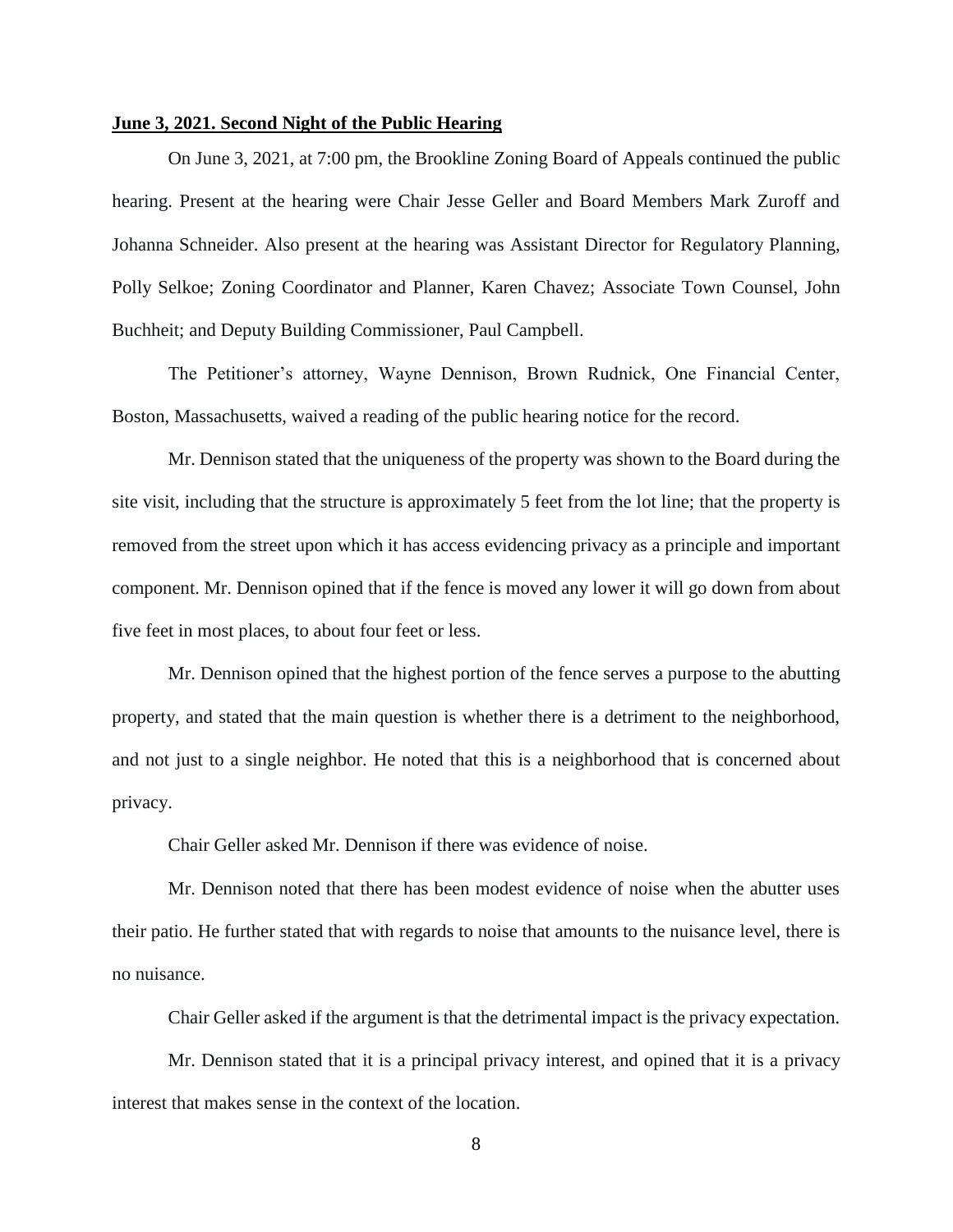Paul Campbell, Deputy Building Commissioner, noted that the Building Department identifies issues and that the Building Department holds its position that a special permit is needed to allow the fence height to exceed seven feet, however he will work with the applicant if the Board of Appeals grants the relief. Mr. Campbell further added that the Building Department agreed with the Board of Appeals' suggestion in 2018 that the fence should be moved back, and still feels that it should happen.

Mr. Dennison stated that the Building Department's position when public hearings began, was that they had no objection. He further stated that to the extent that they had an objection to the fence in previous public hearings was relative to the manner in which they chose to measure the fence, since the applicant measured it differently. Mr. Dennison noted that since the structure is 5 feet away from the lot line, moving the fence back is untenable and unworkable. He added that the suggestion would require the removal of maturing plant material, which ought not to be moved.

Mr. Campbell stated that the Building Department has no opinion on what the Board of Appeals choses to do, and will work with the Petitioner if the relief is granted.

Polly Selkoe, Assistant Director for Regulatory Planning, stated that the Building Department has been steadfast on the interpretation of the height of fences, which is measured from the lowest side. This measurement is taken even if that means that it is measured from the abutter's side, the reason being that the height affects both the property owner and abutter.

Ms. Selkoe also noted that there are many properties in Brookline, that are not as large as the subject property, where structures are 7 feet from the property line or less resulting in a 14 foot separation between two structures, and yet the Zoning By-Law maintains that the fence should not be over 7 feet tall. She further added that in this case, the two structures have a separation of over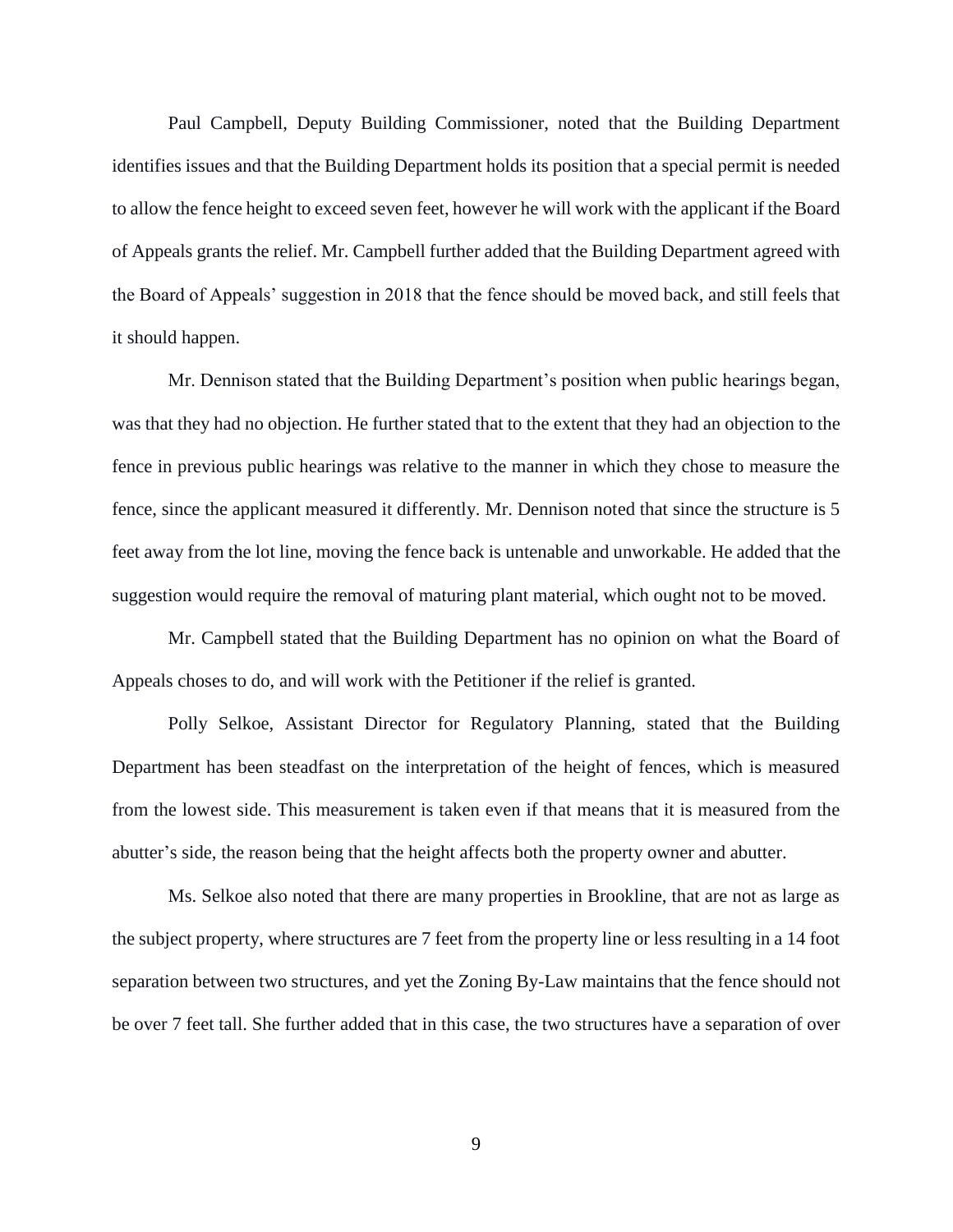150 feet, and there would be no reason why the fence could not meet the standards of the Zoning By-Law.

Mr. Dennison noted that fences that exceed 7 feet need a Special Permit, and that is why he is here.

John Buchheit, Associate Town Counsel, stated that he wanted to make the Zoning Board of Appeals aware of the deadline for getting this to the court, on June 19.

Board Member Mark Zuroff stated that the site visit was enlightening and having reviewed the Board's prior decision, and seeing the property up close, it is his opinion that the privacy issue is not compelling. He further added that the houses are so far apart, and that there is a vegetative screening that exists between the properties. Board Member Zuroff noted that there is no compelling reason why they should grant a Special Permit for an extra foot of height on a fence that does indeed provide privacy, and does not see an issue with one house intruding on the other's privacy.

Board Member Johanna Schneider agreed with Board Member Zuroff, and noted how tall the fence would be even if a foot was removed, and would still perform a solid buffering task. She further added that there is a tremendous amount of vegetation that has been planted that further shores up that buffering, and there is not a compelling privacy reason. Board Member Schneider added that there is no prohibition on fences over 7 feet but the Board, in its discretion, has to find that the standard of Section 5.62 of the Zoning By-Law is met, and does not believe that it is met in this case. Board Member Schneider noted Brookline is a Town of houses built in close proximity to one another, and in most cases closer than these two houses. Board Member Schneider expressed concern about parsing out neighborhoods where exceeding the fence height is or is not allowed, and what that would mean for the Board's obligation to rigorously apply the standards.